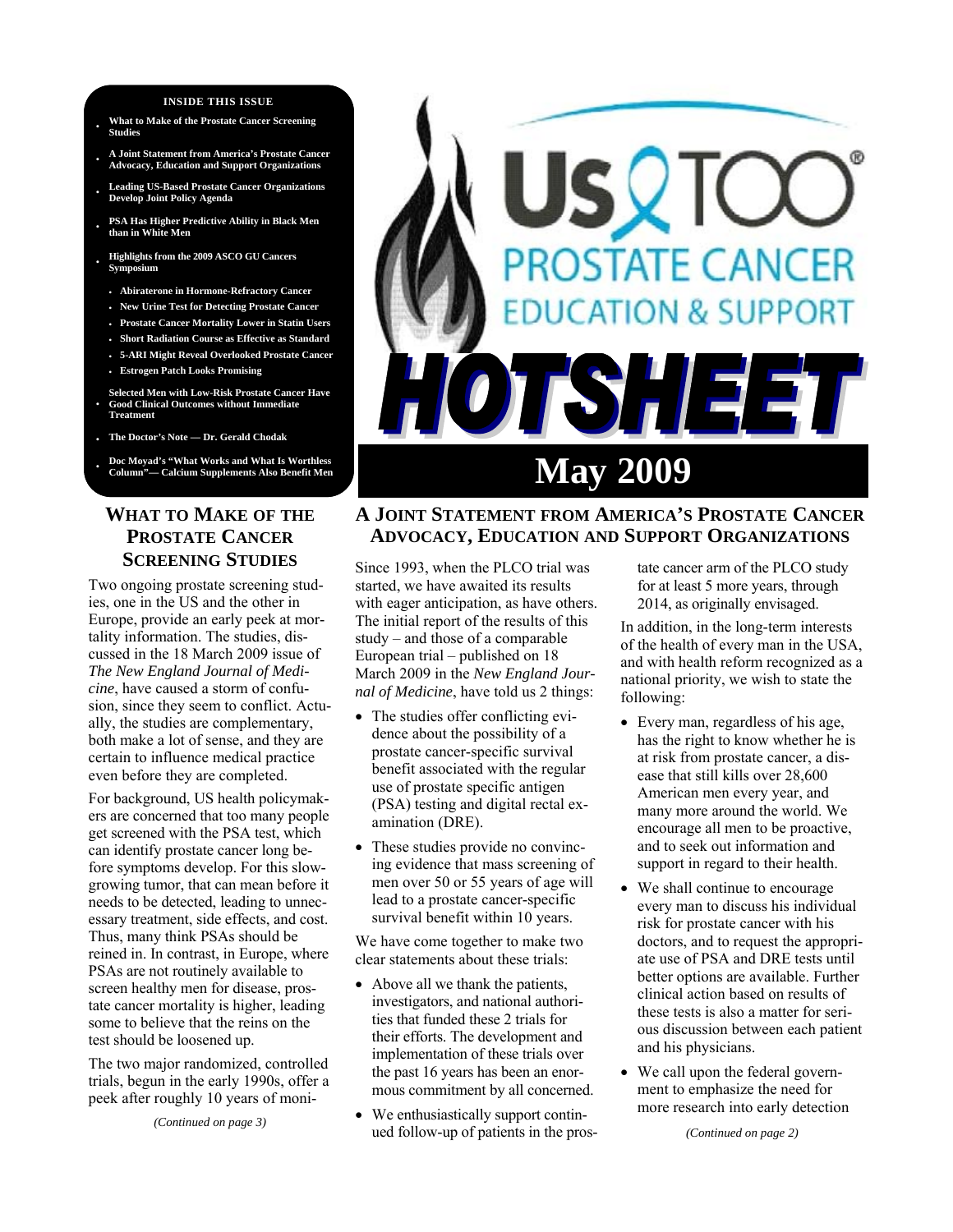#### **PROSTATE CANCER PATIENT SUPPORT - CALL 1-800-80-US TOO, OR GO TO <WWW.USTOO.ORG>**

THIS ISSUE OF THE US TOO PROSTATE CANCER HOTSHEET IS MADE POSSIBLE BY CHARITABLE CONTRIBUTIONS FROM **AMGEN** 5 I X **Oncology** AstraZeneca *AND PEOPLE LIKE YOU!*  ITEMS CONTAINED IN US TOO PUBLICATIONS ARE OBTAINED FROM VARIOUS NEWS SOURCES AND EDITED FOR INCLUSION. WHERE AVAILABLE, A POINT-OF-CONTACT IS PROVIDED. REFERENCES TO PERSONS, COMPANIES, PRODUCTS OR SERVICES ARE PROVIDED FOR INFORMATION ONLY AND ARE NOT ENDORSEMENTS. READERS SHOULD CONDUCT THEIR OWN RESEARCH INTO ANY PERSON, COMPANY, PRODUCT OR SERVICE, AND CONSULT WITH THEIR LOVED ONES AND PERSONAL PHYSICIAN BEFORE DECIDING ON **ANY** COURSE OF ACTION. THE INFORMATION AND OPINIONS EXPRESSED IN THIS PUBLICATION ARE NOT RECOMMENDATIONS FOR ANY MEDICAL TREATMENT, PRODUCT SERVICE OR COURSE OF ACTION BY US TOO INTERNA-TIONAL, INC., ITS OFFICERS AND DIRECTORS, OR THE EDITORS OF THIS PUBLICATION. FOR MEDICAL, LEGAL OR OTHER ADVICE, PLEASE CONSULT PROFES-SIONAL(S) OF YOUR CHOICE. *HOTSHEET* EDITORIAL TEAM: JONATHAN MCDERMED, PHARMD PAMELA BARRETT THOMAS N. KIRK GEORGE LEDWITH, BOARD REPRESENTATIVE US TOO INTERNATIONAL STAFF & CONSULTANTS: THOMAS N. KIRK, PRESIDENT AND CEO PAMELA BARRETT, DEVELOPMENT DIRECTOR TERRI GIBBONS, CHAPTER SERVICES PROGRAM MANAGER JACQUELINE KONIECZKA, OFFICE MANAGER RYAN MAGUIRE, COMMUNICATIONS COORDINATOR ELIZABETH CABALKA, PROGRAM CONSULTANT US TOO BOARD OF DIRECTORS: *EXECUTIVE COMMITTEE/OFFICERS* FRED MILLS, CHAIRMAN GEORGE LEDWITH, VICE-CHAIRMAN CARL FRANKEL, SECRETARY <pcainternational.org> GREGORY BIELAWSKI, TREASURER DAVID P. HOUCHENS, PHD, ASSISTANT TREASURER JO ANN HARDY, MEMBER AT LARGE THOMAS N. KIRK, PRESIDENT AND CEO *DIRECTORS:*  ROBERT FIDOTIN, PHD TOM HIATT KAY LOWMASTER, MSW, LCSW RICK LYKE, APR BILL PALOS STUART PORTER RIDGE TAYLOR RON WITHERSPOON US TOO INTERNATIONAL, INC. IS INCORPORATED IN THE STATE OF ILLINOIS AND RECOGNIZED AS A 501(C)(3) NOT-FOR-PROFIT CHARITABLE CORPORATION. **DONATIONS / GIFTS TO US TOO ARE TAX DEDUCTIBLE.**  5003 FAIRVIEW AVE. DOWNER'S GROVE, IL 60515

PHONE: (630) 795-1002 / FAX: (630) 795-1602 WEBSITE: WWW.USTOO.ORG

COPYRIGHT 2009, US TOO INTERNATIONAL, INC.

#### **JOINT STATEMENT**

*(Continued from page 1)* 

technologies and methods that will lead to better and more accurate diagnosis of prostate cancer.

- We call upon Congress to increase funding for the Prostate Cancer Research Program at the Department of Defense.
- We call upon the National Institutes of Health to increase funding for prostate cancer research through the National Cancer Institute.
- We call upon the medical research community to place greater emphasis on the development of new clinical tests that can differentiate between those men at greatest need for aggressive prostate cancer treatment and those with indolent forms of the disease who can be well managed without invasive treatment.

This statement is approved by the USbased prostate cancer advocacy, education, and support organizations below:

**American Urological Association Foundation** <auafoundation.org> **Malecare Prostate Cancer Support**  <malecare.com>

**Men's Health Network**  <menshealthnetwork.org>

**National Alliance of State Prostate Cancer Coalitions <naspcc.org>** 

**Prostate Cancer Foundation** <pcf.org> **Prostate Cancer International** 

**Prostate Conditions Education Council** <prostateconditions.org> **Prostate Health Education Network**  <prostatehealthed.org>

**The Prostate Cancer Mission**  <pcmission.org>

**The Prostate Net** <prostatenet.org> **Us TOO International Prostate Cancer Education & Support Network**  <ustoo.org>

**Virginia Prostate Cancer Coalition**  <vapcacoalition.org>

**Women Against Prostate Cancer**  <womenagainstprostatecancer.org>

**ZERO — The Project to End Prostate Cancer** <zerocancer.org>.

*Press Release, 23 March 2009* 

# **LEADING US-BASED PROSTATE CANCER ORGANIZATIONS DEVELOP JOINT POLICY AGENDA**

The prostate cancer education and advocacy community has come together to collaborate on and develop a shared agenda in the interests of the hundreds of thousands of American men who are at risk for a diagnosis of prostate cancer every year.

The leadership from eight leading prostate cancer organizations met on April 2, in Washington, DC, to explore how to effectively work together on specific policy initiatives to advocate for early detection and appropriate treatment of clinically significant prostate cancer, particularly among those men at high risk for this disease leading to the deaths of over 28,000 American men every year.

First, the eight organizations reached consensus that:

- We will continue to work with other cancer groups in support of increased federal funding for cancer research through the annual appropriations process to support the National Institutes of Health, the National Cancer Institute, and the Centers for Disease Control
- We will continue to call upon Congress to increase funding for the Prostate Cancer Research Program at the Department of Defense

Second, the eight organizations will work closely together in support of four specific initiatives:

- Passage of a Bill to create an Office of Men's Health within the Department of Health and Human Services (HHS); this Office will mirror the fine work of the Office on Women's Health
- Passage of a Congressional resolution that there is a prostate cancer epidemic among the African American community, and that appropriate research and educational initiatives are needed to combat this epidemic
- Passage of the Thomas J. Manton

*(Continued on page 7)*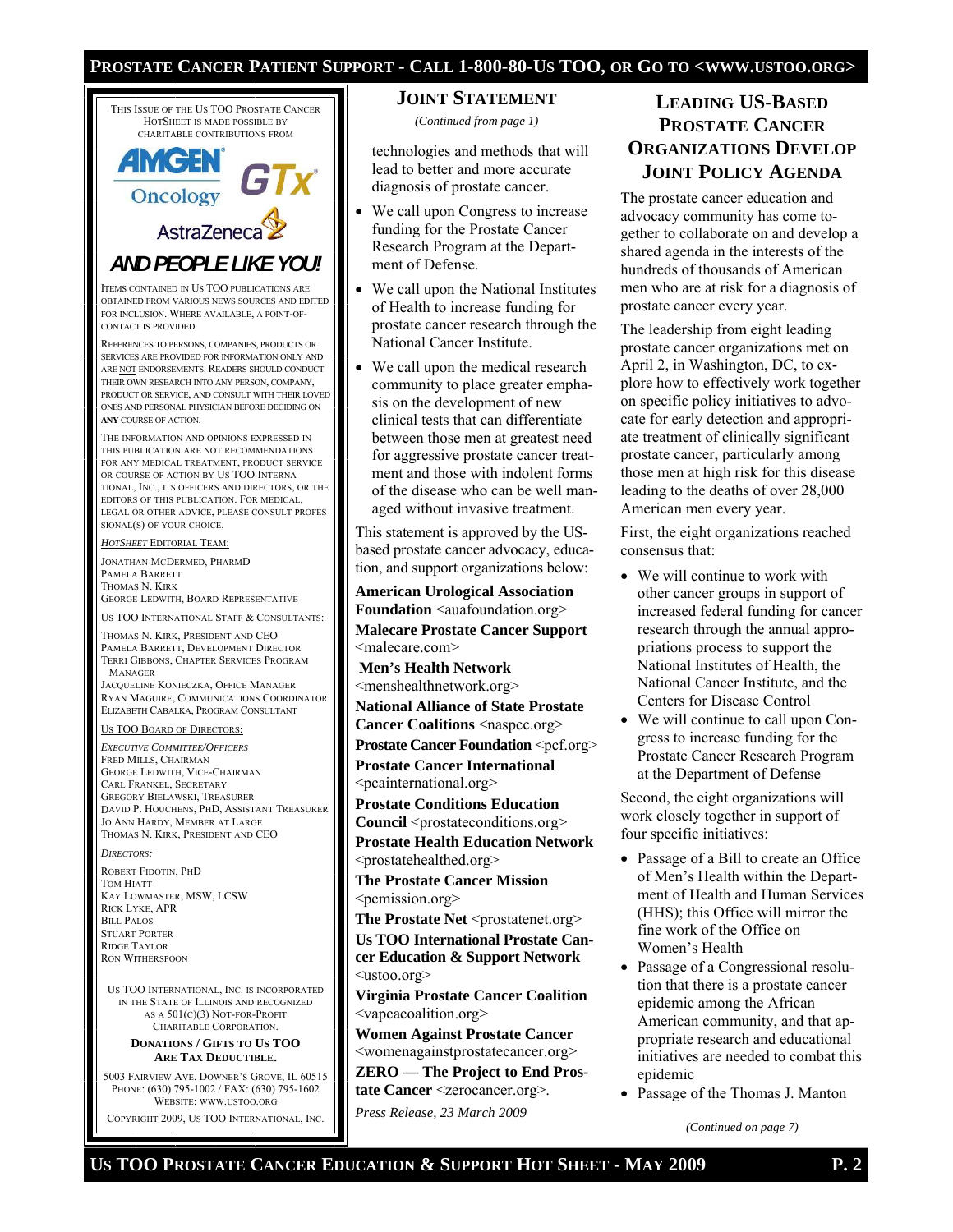#### **SCREENING CONTROVERSY** *(Continued from page 1)*

toring and seem to affirm both views: The European study shows a mortality benefit from screening, while the American study, in which half of those in the control group (supposed to be unscreened) were unwilling to give up their PSAs, showed no benefit.

Though some pundits might dismiss 1 or the other of these studies from both sides of the pond, the 2 together provide powerful insights. Inderbir Gill, chairman of the University of Southern California Institute of Urology, believes that the studies are a huge step forward in understanding PSA screening. And "they surely serve as a moment of pause and reflection for those who might be too aggressive in treatment," he adds.

The original plan for both studies was a head-to-head comparison of groups of healthy men who were or were not screened with PSAs. What has emerged are 2 very different trials highly influenced by the varied European and American medical practices.

In Europe, PSA screening of healthy men is not recommended routinely, and the mortality rate for prostate cancer is generally higher than in the US. The men in the control group in the European study did not have the ready option of getting PSA tests from their community doctor outside of the study. And in the screening group, the Europeans found almost twice as many cases of prostate cancers as compared with the control group.

The European results show that picking up cancers before they produce symptoms brings a 20 percent improvement in mortality, and if the analysis is done including only those people who actually got screened (some signed on but did not get tested), the benefit was 28 percent. Based on bone scans, the screened group was 40 percent less likely to have cancer that spread to bone, the favored site for prostate cancer metastasis.

However, the benefit came with a lot of overtreatment if one looks only at the first-decade mortality figures: To save one life, the European study tested more than 1,000 men and treated close to 50 of them. That's sobering, considering the cost and side effects of treatment – unless, of course, you're that one man.

In the US trial, the background of medical enthusiasm for routine, yearly PSA screening had great influence. The health-conscious men who usually sign up for a research study had trouble giving up their regular PSAs.

To start with, almost half of the men entering the trial had been getting PSAs before joining, and those who did had a 25 percent lower mortality rate at the 10-year mark than the other men who joined the trial without prior testing. Once in the trial, more than half of the men in the "control" group continued to get their PSAs as part of their routine medical care outside of the study.

So, what the US trial is really comparing is a **more intensely screened group** in which 85 percent of men get their PSAs (some men in the screening group never got tested) **with a moderately screened group** where only 52 percent do. No surprise that in the control group nearly as many cancers were detected as in the so-called screened group.

It is also not surprising that the American study shows, so far during the first decade, no mortality difference between groups. From this, one could conclude that leaving the choice of whether to be screened up to men comes at no peril to public health. There is no need to try to force mass screening when moderate screening may work as well, particularly since the treatment of the disease comes with harm that many men are unwilling to accept.

 *2009*  cancer needs to be personalized, and In the meantime, practice continues to change. PSA screening has improved since the trials began and will get better yet. Doctors have come to recognize that watchful waiting is a sound option when a prostate cancer is small and slow growing. And regardless of their views on early screening, most urologists in the US today agree that the decision to detect and treat prostate ultimately made by the patient.

*US News & World Report, 23 March 2009* 

# **PSA HAS HIGHER PREDIC-TIVE ABILITY IN BLACK MEN THAN IN WHITE MEN**

PSA levels appear to be more predictive of prostate cancer risk in African American men compared with European American men with a family history of prostate cancer, according to results of a study published in the March 2009 issue of *Cancer Prevention Research* (Vol. 2, pp. OF1-7, 2009). However, the study team found no evidence of "race-specific" PSA, which holds that African American men have higher PSA levels at baseline and at prostate cancer diagnosis.

"It was previously thought that PSA levels were just naturally higher in African-American men, suggesting a need to possibly adjust the threshold upward before recommending a biopsy," first author Dr. Veda Giri, director of the Prostate Cancer Risk Assessment Program at Fox Chase Cancer Center in Philadelphia, PA, explained in a written statement.

To investigate, Dr. Giri and colleagues at the University of Chicago studied 646 men at high risk for prostate cancer enrolled in the program. "We have the unique ability to study lower PSA values  $( $4.0 \text{ ng/mL}$ ) because of the$ aggressive screening approaches being studied in the (program's) high-risk cohort in a longitudinal fashion," Dr. Giri and colleagues reported.

Sixty-three percent of the men in the *(Continued on page 8)* 

# **DONATED ITEMS SOUGHT FOR JUNE 2009 US TOO ONLINE AUCTION**

Us TOO International will host our 4th Annual Online Auction June 8-23. Proceeds go to support Us TOO's patient education and support programs and services.

To donate an item, please contact Ryan Maguire at ryan@ustoo.org or by phone at 630-795-1002.

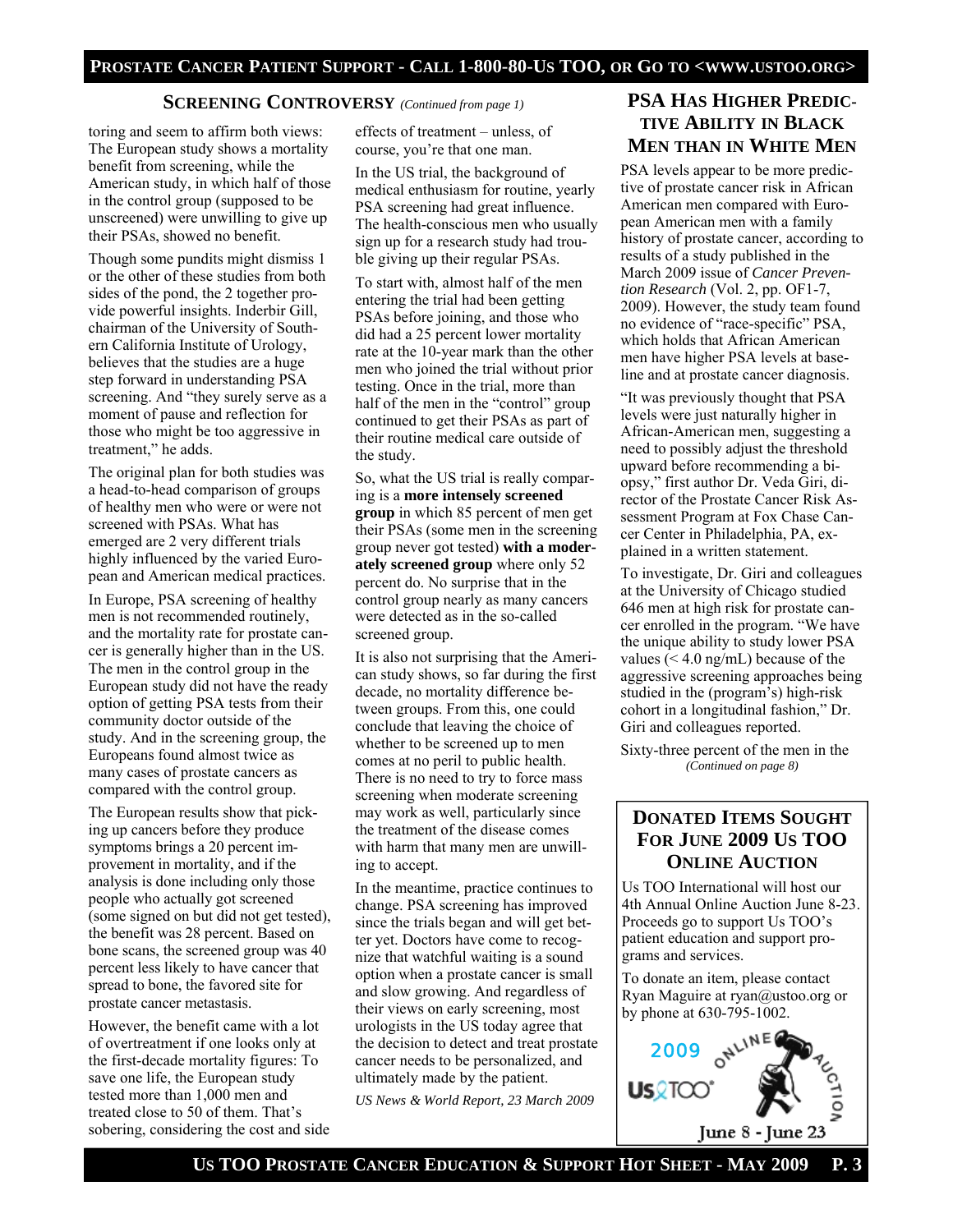#### **HIGHLIGHTS FROM THE 2009 ASCO GENITOURINARY CANCERS SYMPOSIUM**

### **ABIRATERONE SHOWS ACTIVITY IN HORMONE-REFRACTORY PROSTATE CANCER (HRPC)**

A majority of patients with HRPC had at least a 50% decrease in PSA levels when treated with the enzyme inhibitor abiraterone acetate, according to data from a small clinical trial.

Administered orally, abiraterone acetate inhibits the steroidal enzyme  $17\alpha$ hydroxylase/C17,20 lyase (CYP17), a cytochrome p450 complex involved in testosterone synthesis. In preliminary clinical trials, the agent demonstrated activity as second-line therapy for patients with HRPC.

Dr. Ryan reported findings from a phase II study involving men with chemotherapy-naive HRPC and no prior exposure to ketoconazole at the 2009 ASCO Genitourinary Cancers Symposium.<sup>1</sup> Patients received abiraterone acetate plus prednisone daily, and they were evaluated for clinical and PSA response every 28 days.

During treatment for a median of 10.5 months, 24 patients had at least a 30% decline in PSA levels from baseline , 22 had declines of 50% or more and eight had reductions greater than 90%. Adverse events were generally mild and transient. One patient had grade 3 treatment-related hypertension.

"The results are consistent with what was observed in previous clinical studies," said Dr. Ryan. "Abiraterone has consistently demonstrated activity in castration-resistant prostate cancer. The drug also has been generally well tolerated." Adverse events were mild and transient. One patient had grade 3 treatment-related hypertension.

Having demonstrated single-agent activity, abiraterone acetate will be evaluated in combination with other therapies in future trials.

One or more investigators in the study had financial disclosures from Cougar Biotechnology, the study supporter, and investigators included Cougar Biotechnology employees.

1. Ryan CJ, et al, Abstract 159, presented at the 2009 ASCO GU symposium, 26- 28 February 2009.

*MedPage Today, 4 March 2009* 

# **URINE TEST HIGHLY ACCU-RATE FOR DETECTING PROSTATE CANCER**

A new urine test that detects a gene fusion associated with prostate cancer is highly accurate in detecting the disease and test scores also significantly correlate with 4 indicators of prostate cancer aggressiveness.

The test, known as the T2:ERG urine test, detects the fusion of 2 genes: TMPRSS2 and ERG. It also has a sensitivity that is consistent with the roughly 50% prevalence of these gene fusions in men with prostate cancer.

At a press conference during the 2009 Genitourinary Cancers Symposium, interim results of a prospective study of 556 men tested with the T2:ERG urine test<sup>1</sup> were discussed by Jack Groskopf, PhD. He serves as the director of research and development in the Cancer Diagnostics Division of Gen-Probe Incorporated, in San Diego, CA, which developed the test.

In the study, urine specimens were prospectively collected after digital rectal exam from men scheduled for prostate biopsy. Collection sites were the San Diego VA Medical Center and Université Laval, in Montreal (n = 258), and the University of Michigan  $(n = 81)$ . Prostate cancer was detected in 113 of 258 men in the VA/Laval study and in 37 of 81 men in the University of Michigan study.

In a quantitative detection of T2:ERG gene fusions in urine, there was an 84% specificity and 43% sensitivity to detection of cancer at biopsy, said Dr. Groskopf. The 84% specificity favorably compares with a 27% specificity for serum prostate-specific antigen (PSA), and the 43% sensitivity "agrees with" the fact only about 50% of all men with prostate cancer will have T2:ERG gene fusions, he said.

Also, in biopsy tissue  $(n = 19)$ , T2:ERG mRNA was detected in 11 of 12 (92%) specimens that were genefusion positive by fluorescence in situ hybridization. Furthermore, the T2:ERG urine test significantly correlated with 4 of 5 criteria used to identify aggressive cancer at the time of

#### *(Continued on page 7)*

**PROSTATE CANCER MORTALITY LOWER IN STATIN USERS**

Stephen Marcella, MD, of the University of Medicine and Dentistry of New Jersey School of Public Health in Piscataway, reported that prostate cancer mortality risk declined by 50% in men taking statins for reasons unrelated to cancer at the 2009 ASCO GU meeting.<sup>1</sup>

Investigators examined data from the New Jersey Cancer Registry and identified 380 patients who died of prostate cancer during 1999 to 2001. These men were compared against 380 randomly selected matched controls with respect to age, race, education, comorbid conditions and statin exposure from 1989 forward. Pre-specified analyses included effects of high- versus low-potency statins and hydrophilic versus lipophilic statins. The mean age of the entire study population was about 66 years.

Significantly more patients in the control group had a history of statin use (71% vs. 17%) whereas significantly more cancer patients had received antihypertensive therapy (76% vs. 53%) and other types of cardiac medications (42% vs. 28%). All differences were significant at  $P \le 0.0001$ .

Unadjusted results revealed a prostate cancer mortality odds ratio of 0.49 for statin users vs. nonusers ( $P \le 0.0001$ ). Adjustment for demographic and clinical variables such as use of antihypertensive medications, further reduced the odds ratio to 0.37 (P <0.0001). The benefit was greatest in men taking high-potency statins (e.g., atorvastatin (Lipitor®) and rosuvastatin (Crestor®), as well as lipophilic statins (e.g., atorvastatin and fluvastatin (Lescol®).

Several recent studies suggest that statins decreases the risk of advanced or metastatic prostate cancer, Dr. Marcella said. "We actually looked at prostate cancer death, and we verified in every case that the patient died of prostate cancer."

#### Reference:

1. Marcella S, Rhoads G, Abstract 26, presented at the 2009 ASCO GU Symposium, 26 February 2009

*MedPage Today, 27 February 2009*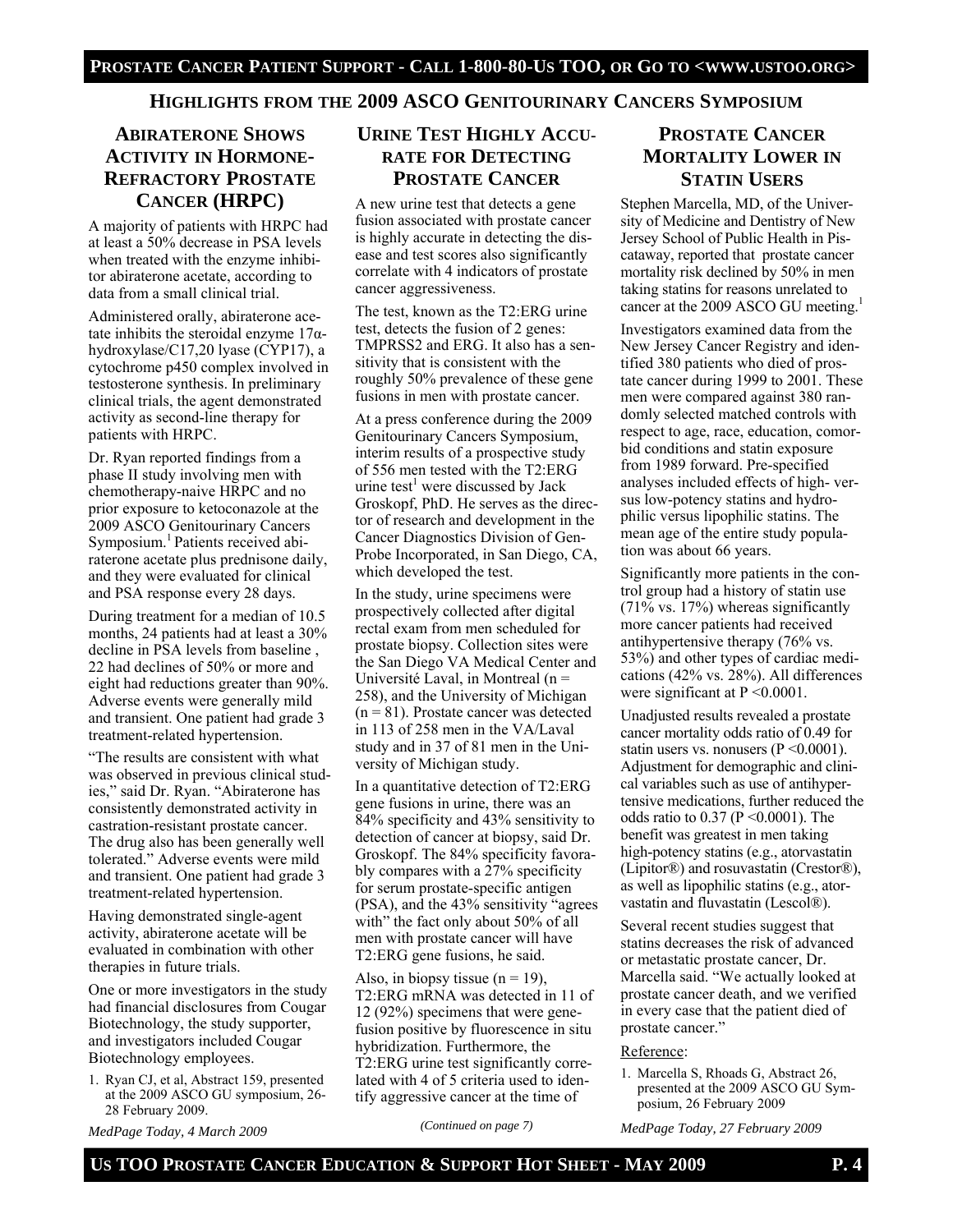#### **HIGHLIGHTS FROM THE 2009 ASCO GENITOURINARY CANCERS SYMPOSIUM**

# **HIGH-DOSE, SHORTER COURSE OF RADIATION FOR PROSTATE CANCER AS EFFECTIVE AS STANDARD**

A 5-week course of high-dose radiotherapy (RT) was as effective and welltolerated as the standard 7.5-week course in reducing the risk for prostate cancer recurrence. The study also indicates that prostate cancer has a higher α/β ratio, a parameter used to determine the optimal dose for treating certain cancers, than previously thought.

These results are from an interim analysis of a new phase  $3$  study<sup>1</sup> of men with intermediate- and high-risk disease, which was presented by lead author Allan Pollack MD, PhD, professor and chair of the Sylvester Comprehensive Cancer Center at the University of Miami Miller School of Medicine, in Miami, FL at the 2009 ASCO Genitourinary Cancer Symposium.

In the study, Dr. Pollack and his colleagues from the University of Miami and Fox Chase Cancer Center, in Philadelphia, PA, compared biochemical failure rates in 152 men with prostate cancer randomly assigned to 38 standard intensity modulated RT (SIMRT) over 7.5 weeks (2.0 Gy per treatment; 76 Gy total dose) and 151 men randomly assigned to 26 hypofractionated IMRT (HIMRT) over 5.1 weeks (2.7 Gy per treatment; 70.2 Gy total dose, but biologically equivalent to 84.4 Gy).

After a median follow-up time of 39 months, 17% of the HIMRT group and 21% of the SIMRT group experienced a biochemical recurrence. The difference was not significant. There was also no significant difference between treatment groups in the distribution of patients by T-category, Gleason score, or pretreatment initial PSA level.

There was also no significant difference in adverse effects of grade 2 or higher toxicity between the 2 groups. The adverse effects observed most commonly were rectal bleeding and increased frequency and urgency of urination, the researchers said in a statement. However, Dr. Pollack noted possible trends towards slightly higher

*(Continued on page 8)* 

# **TREATMENT WITH 5-ARI MIGHT REVEAL OVER-LOOKED PROSTATE CANCER**

Almost 20% of low-risk prostate cancers (Gleason score ≤6) started on 5- ARI (5α-reductase inhibitor) therapy either had pathologic upgrading to Gleason 7+ or had 3 or more positive cores on biopsy, Michele Lodde, MD, of Laval University in Quebec City, Quebec, said at the Genitourinary Cancers Symposium.<sup>1</sup>

In the Prostate Cancer Prevention Trial (PCPT), treatment with the 5- ARI finasteride reduced the incidence of prostate cancer by 25% compared with the placebo group. However, patients receiving finasteride had a statistically higher incidence of highgrade cancer, leading to speculation that the 5-ARI somehow induced high-grade disease. Subsequent studies, including extensive pathologic analyses have indicated that the finding was an artifact. One explanation is that finasteride-induced shrinkage of the prostate made high-grade cancer easier to diagnose.

Following the volume-reduction hypothesis of the PCPT, Dr. Lodde and colleagues began offering 5-ARI therapy as an alternative to active surveillance for men with low-risk prostate cancer. He presented findings on 113 patients studied thus far — Fifty-nine treated with dutasteride (Avodart®) and 54 treated with finasteride. Total median follow-up is 24.6 months.

Of the 113 patients, 21 (19%) were upgraded at follow-up biopsy — 15 with Gleason 7, 2 with Gleason 8 and 1 with Gleason 9 tumors. The other 3 patients were upgraded by the finding of 3 or more positive biopsy cores. Thirteen patients began treatment for prostate cancer after a median of 12 months post-diagnosis. Dr. Lodde reported that 60% of patients had negative first follow-up biopsies.

"This suggests that treatment with a 5- ARI has the potential to prevent the growth of low-grade cancer," he said.

1. Lodde M, et al, Abstract 147, presented at the 2009 ASCO GU Symposium, 26 February 2009.

*MedPage Today, 27 February 2009* 

# **ESTROGEN PATCH LOOKS PROMISING AS ANDROGEN DEPRIVATION THERAPY**

Transdermal estrogen drove down testosterone and PSA levels to a similar extent as an LHRH analog, Ruth E. Langley, MD, of the Medical Research Council in London, reported at the 2009 Genitourinary Cancers Symposium.<sup>1</sup> No worrisome adverse events have occurred with the estrogen patches, which could help preserve bone mineral density, unlike conventional androgen deprivation therapy.

In a preliminary trial involving 20 patients with prostate cancer, estrogen patches lowered testosterone to castrate levels and caused no cardiovascular events, aside from one case of edema. On the basis of those results, investigators organized a multicenter, randomized study that included 172 patients and the time of this report.

The trial involved patients with newly diagnosed T3/4 prostate cancer or having PSA relapse following definitive surgery or radiation therapy. Castratelevel testosterone was defined as 50 ng/dL. The patients were randomized 1:2 to an LHRH analog or to transdermal patches that released 100 µg of estradiol per hour.

After a planned review of data, investigators increased the patch dosage. As a result, the first 33 patients randomized to transdermal patches received 3 patches, changed twice weekly. The remaining patients assigned to the estrogen group received 4 patches changed twice weekly. Estradiol, testosterone, and PSA levels were measured at four weeks and three months and then every six months. In addition, investigators measured PSA levels at 9, 15, and 21 months.

At week four, 20/33 patients (61%) in the LHRH analog group had castrate testosterone levels as did 20/30 (67%) receiving 3 estradiol patches, and 30/33 (91%) receiving 4 patches. By week 12, 93%, 72% and 87% of patients had castrate testosterone levels in the LHRH, 3-patch and 4-patch estradiol groups, respectively. At six months, the median testosterone levels were 14.3 ng/dL in the LHRH analog

*(Continued on page 8)*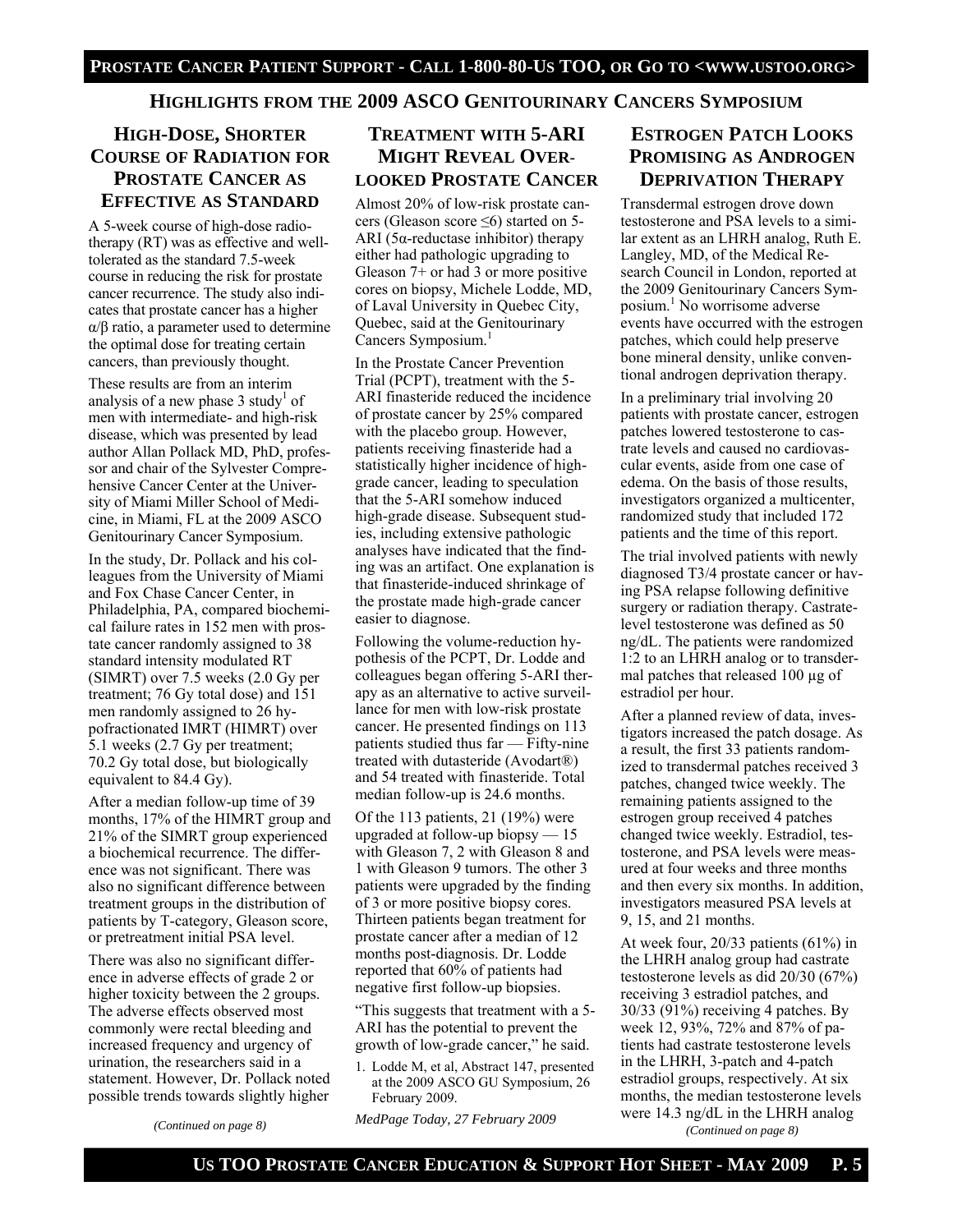# **SELECTED MEN WITH LOW-RISK PROSTATE CANCER HAVE GOOD CLINICAL OUTCOMES WITHOUT IMMEDIATE TREATMENT**

A multi-center study of prostate cancer patients appearing in Journal of Urology on 16 March 2009 recommends that for some men diagnosed with low-risk prostate cancer, opting not to initially receive treatment can be safe if they are closely monitored.

The study conducted between 1991 and 2007 involved 262 men from 4 US and Canadian hospitals who met the following criteria: under age 75; PSA below 10 ng/ml; clinical stage T1-T2a; Gleason score 6 or below; and 3 or fewer positive cores at diagnostic biopsy. In addition, participants underwent a restaging biopsy and had no treatment for 6 months following the repeat biopsy. They subsequently underwent physical exams and PSA tests every 6 months with biopsies recommended every 1-2 years.

Forty-three patients eventually chose treatment or had evidence of cancer progression prompting a recommendation for treatment by their physician. Delayed treatment (radiation or surgery,) cured all but one of the cancers. The remaining 219 patients remained on active surveillance without evidence of metastases.

Study author Scott Eggener, MD, assistant professor of surgery at the University of Chicago Medical Center, notes there are no widely-accepted recommendations to select appropriate candidates for active surveillance or when to perform "restaging" biopsies.

Before electing active surveillance, it is important for patients to undergo a restaging biopsy following the initial diagnostic biopsy. An earlier study found that approximately 30 percent of patients were not appropriate candidates for active surveillance due to results from a restaging biopsy.

"Active surveillance ...identifies men unlikely to be affected by their cancer and encourages frequent monitoring, and then starting therapy at a later appropriate time if needed. Eggener adds that cure rates appear identical with immediate or delayed treatment.

*ScienceDaily, 22 March 2009* 

This month, there is so much to discuss that not every article will get the attention it deserves. The most important articles, those addressing screening, actually will have very little impact on most readers of the *HotSheet*. The first results of two long awaited randomized studies assessing the benefit of screening have been published and they certainly have not resolved the controversy. The US study found 22% more cancers when men are intensively screened vs. routinely managed, but so far at 10 years, the mortality has not been affected. The much larger European study using less frequent screening intervals did find a statistically significant drop in mortality at 10 years. However, to save one life, over 1,000 men had to be screened and 48 treated. Both of these studies have significant weaknesses and neither has completed accumulating results. Ten years is still early when evaluating prostate cancer screening. Nevertheless, important information has been obtained.

- First, we cannot escape the fact that the benefit of screening is at best very small at 10 years and many of those men who are diagnosed with prostate cancer will get a treatment that they may not have ever needed. Does that mean screening should be discontinued? The answer is no! But it does mean that the enthusiasm for screening should be tempered until longer data demonstrates more substantial benefits? The answer is yes! Clearly, men should no longer be told that screening saves many lives, at least at the 10 year mark.
- Second, the recent recommendation to discontinue screening after age 75 or for those with less than a 10 year life expectancy is indeed supported by these data. Certainly some men in that group will choose to be aggressive even though the benefit is small, however, they should receive clear information about the small likelihood of benefit to truly evaluate their decision.
- Third, it is even more important to explain active surveillance to newly

# **THE DOCTORS NOTE**

Dr. Gerald Chodak

diagnosed men and conduct more extensive studies so that we can reduce the number of men who are receiving unnecessary therapy.

The study by Eggener and others gives added support for active surveillance as a reasonable option for many men with a small risk of becoming incurable. How best to follow these men must still be determined. Perhaps new markers such as the T2:ERG urine test will offer an opportunity to identify which cancers are indeed more dangerous and in need of immediate therapy. At this time, however, extreme caution is needed before considering that this will be a better screening test or a reliable predictor. The sensitivity and specificity described thus far needs substantial improvement before it has any chance of being useful.

This issue also offers encouraging information for those needing treatment. Preliminary results with shorter, more intensive primary radiation treatment is undergoing evaluation, however the results are too premature to know its ultimate effect. For men with more advanced disease, encouraging results with both abiraterone acetate and estrogen patches may give men additional options prior to needing chemotherapy. Both treatments will need randomized studies to assess their ultimate role.

We must all hope that funding will be increased to support these and other promising studies so that further reductions in mortality from prostate cancer can be achieved.

# **SURVIVORS NEEDED FOR WEB VIDEO INTERVIEWS**

Many survivors may have seen Dr. Gerald Chodak's new prostate video website at <www.prostatevideos.com> that contains over 80 videos covering every aspect of this disease.

Volunteers now are needed to create a series of patient interview videos that can help other men understand what each treatment offers from a patient's perspective. If you are interested, please contact Dr. Chodak via e-mail at gchodak1@aol.com.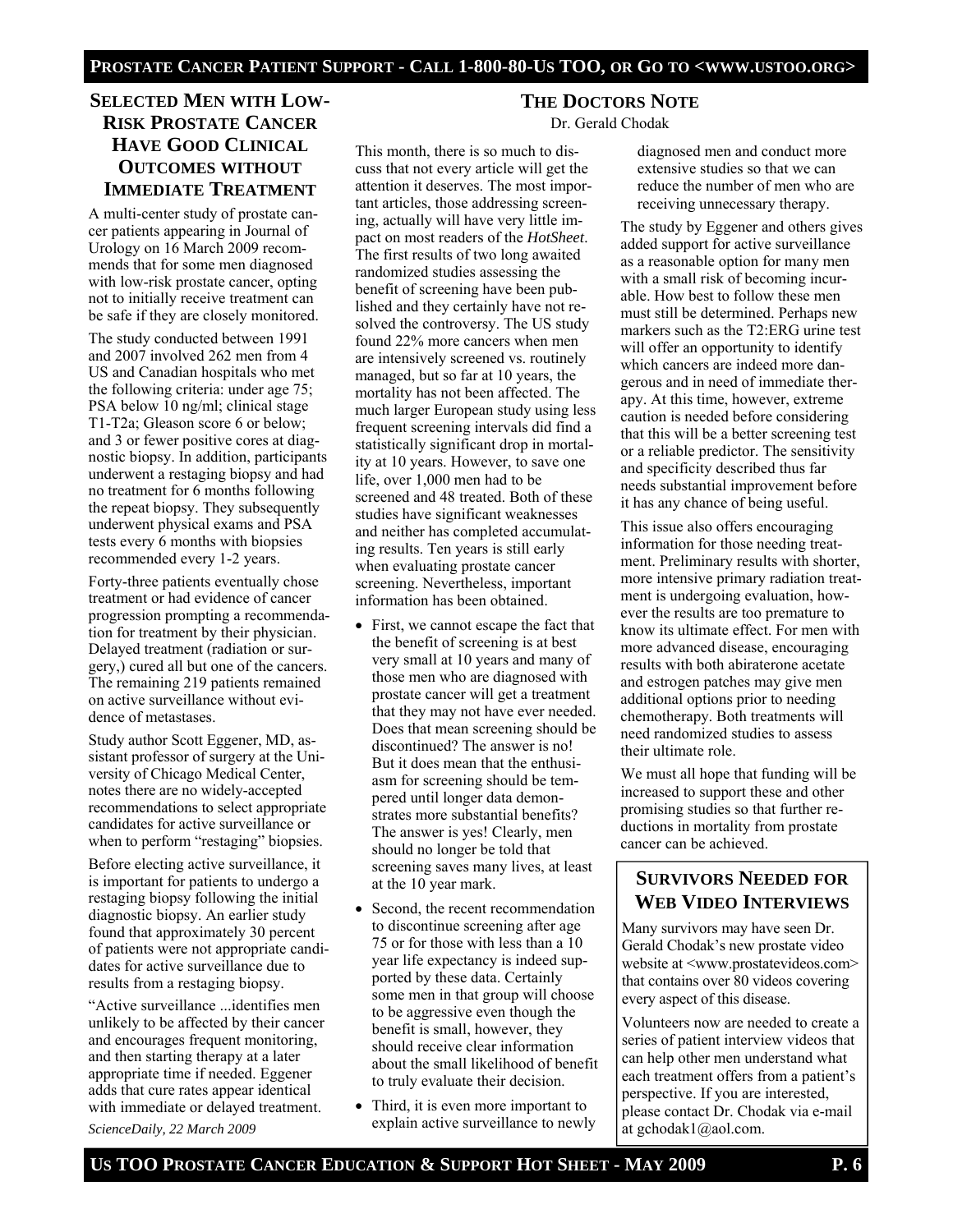# **DOC MOYAD'S WHAT WORKS & WHAT IS WORTHLESS COLUMN, ALSO KNOWN AS "NO BOGUS SCIENCE" COLUMN "Calcium supplements benefit men as much as women!"**

Mark A. Moyad, MD, MPH University of Michigan Medical Center, Department of Urology

**Bottom Line:** Calcium dietary supplements seem to benefit men as much as women in terms of improving bone health, so why are most calcium supplement television commercials targeting women?

First of all, let me admit that I do owe the staff at Us TOO beer or wine or diet cola or whatever because Michigan actually made it into the NCAA basketball tournament. So, I am more than happy to pay for this but keep in mind there is a 1 drink maximum for each person and I define a drink as 1 ounce of beer, 1 ounce of wine or a half an ounce of hard liquor. In other words, you'll get just enough alcohol to fill up a very small thimble!

Now, on to the research! Benefits of calcium supplementation for older women (with and without osteoporosis) and for those taking osteoporosis prescription medications are established from research. Less known is the clinical impact of calcium supplementation for older men. To find out, researchers conducted a randomized, double-blind, placebo-controlled trial of calcium citrate supplements (600 or 1200 mg/day) versus placebo in  $323$  healthy men.<sup>1</sup> All men were at least 40 years old (mean age 57 years) and were followed over a 2-year period. Subjects had normal vitamin D blood levels (38 ng/mL), a low body mass index (26), and fewer than 7% of them were smokers. In short, these guys were healthy.

Results showed increased bone mineral density (BMD) at all anatomic sites in the 1200 mg/day group compared to placebo by a range of 1% to 1.5% in the lumbar spine, total hip and overall. The group receiving 600 mg/ day of calcium experienced similar results to a placebo. Age and calcium intake from dietary sources did not influence the results. No difference in constipation, cramps, kidney stones, or tooth loss occurred between groups.

The authors concluded that calcium supplementation in healthy older men at 1200 mg/day had similar efficacy and safety as that observed in post-

menopausal women, but 600 mg/day of calcium was ineffective.

Have we been making a mistake by telling older men that good preventive health recommendations involve behaviors different from women? A generation of women has been raised on the importance of calcium and vitamin D supplementation for enhanced bone health. However, it seems that men, especially those with osteopenia or osteoporosis, can derive important benefits from calcium supplementation, not only for bone maintenance, but also for reducing the risk of certain kidney stones, reducing colon polyps and perhaps reducing PSA levels according to one large clinical trial. More data is needed with regards to the long-term impact of calcium supplementation upon cardiac health, because getting too much calcium has never been shown to be healthy either.

#### Reference:

1. Reid IR, Ames R, Mason B, et al. Arch Intern Med 168(20): 2276-82, 2008.

#### **T2:ERG URINE TEST**

*(Continued from page 4)* 

biopsy: Gleason score (greater than 6); the number and percent of biopsy cores positive for cancer; and cancer significance, which was based on the Epstein criteria, said Dr. Groskopf.

The T2:ERG urine test and its potential commercial application are outgrowths of basic science conducted on the fusion of TMPRSS2 and ERG genes at the University of Michigan lab, in Ann Arbor, headed by Arul Chinnaiyan, MD, PhD.

The next steps for the urine test are to confirm results showing correlation with aggressive cancer and to correlate T2:ERG urine results with pathologic features, such as tumor volume, stage, and grade in prostatectomy tissue, said Dr. Groskopf.

1. Groskopf J, et al, Abstract 3, presented at the 2009 ASCO GU Symposium, 26 February 2009.

*Medscape, 26 February 2009* 

#### **JOINT POLICY AGENDA**

*(Continued from page 2)* 

Early Detection and Treatment Act, which is focused on the provision of funds to support the early detection and appropriate treatment of clinically significant prostate cancer in underprivileged and underserved communities

• Elimination of "least costly alternative" (LCA) policies for Medicare beneficiaries

Finally, the eight organizations agreed to work closely with other relevant cancer and consumer organizations to ensure that healthcare reform includes provisions for the early detection and appropriate treatment of clinically significant prostate cancer across all sectors.

The statement above has been approved by the following eight prostate cancer organizations:

**Malecare Prostate Cancer Support**  <malecare.com>

**Men's Health Network**  <menshealthnetwork.org>

**National Alliance of State Prostate Cancer Coalitions <naspcc.org>** 

**Prostate Cancer International**  <pcainternational.org>

**Prostate Health Education Network**  <prostatehealthed.org>

**Us TOO International Prostate Cancer Education & Support Network**  <ustoo.org>

**Women Against Prostate Cancer**  <womenagainstprostatecancer.org> **ZERO — The Project to End** 

**Prostate Cancer <zerocancer.org>** *PRNewswire-USNewswire 6 April 2009* 



**<www.FundResearchNow.org>**